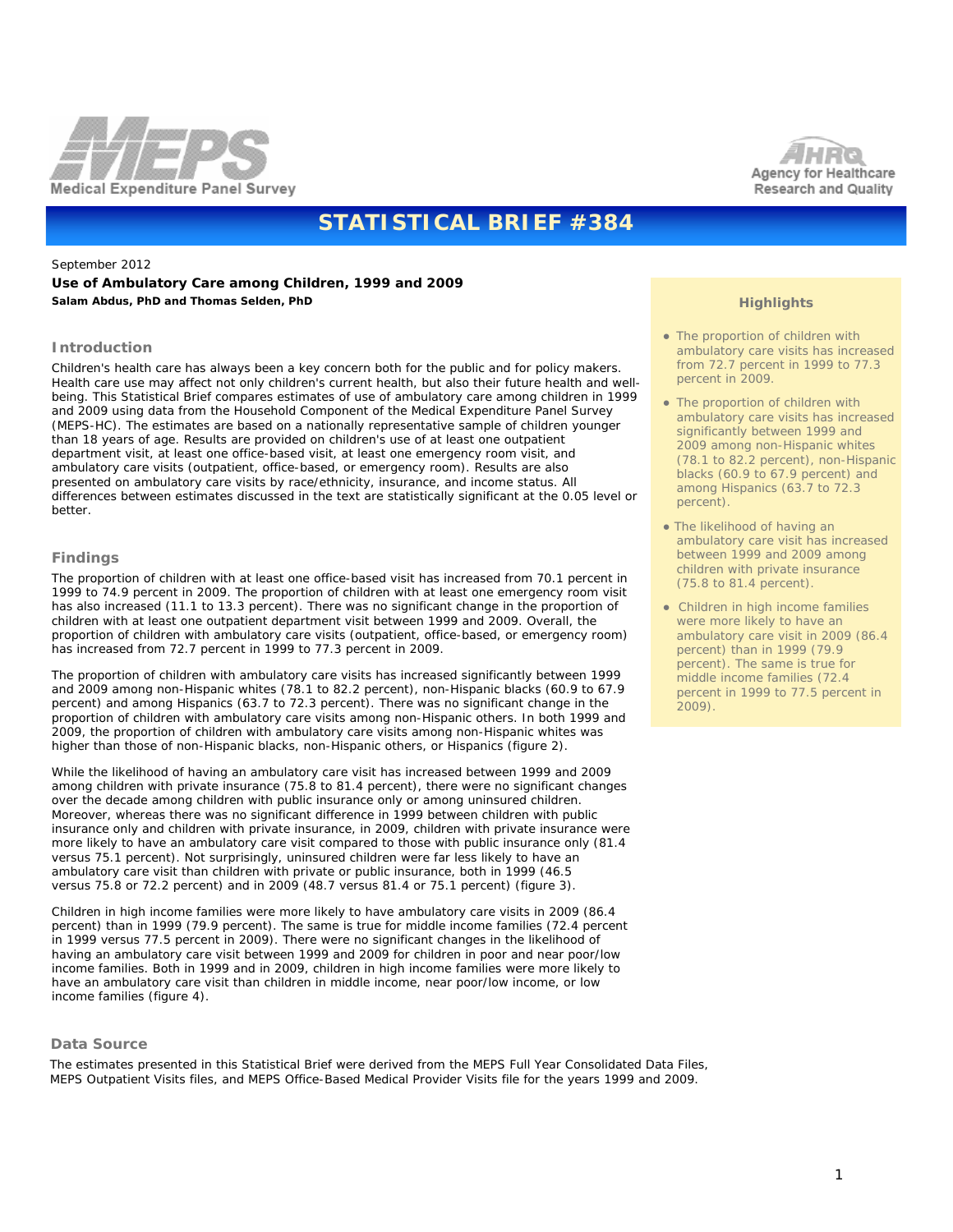# **Definitions**

#### *Race/ethnicity*

Classification by race and ethnicity was based on information provided by the household respondent for each household member. From 1997 to 2001, the respondent was asked if each person's race was best described as black, white, Asian or Pacific Islander, American Indian, or Alaska Native. Beginning in 2002, the respondent was able to describe each person's race by specifying any combination of races that applied (i.e., multiracial). In all years, respondents were asked if each person's main national origin or ancestry was Puerto Rican, Cuban, Mexican, Mexicano, Mexican American, or Chicano; other Latin American; or other Spanish. Persons claiming a main national origin or ancestry in one of these Hispanic groups, regardless of racial background, were classified as Hispanic. Since the Hispanic grouping can include persons of any race, the race categories of black, white, and other exclude Hispanics. The other category includes people with single races other than white and black as well as people who report multiple races.

#### *Insurance coverage*

Persons were classified into three insurance categories as follows:

- *Any private*: Person had any private insurance coverage (including TRICARE) any time during the year.
- *Public only*: Person had only public insurance coverage for all or part of the year.
- *Uninsured*: Person was uninsured all year.

#### *Income*

In MEPS, personal income from all household members is summed to create family income. Potential sources of income include annual earnings from wages, salaries, bonuses, tips, and commissions; business and farm gains and losses; unemployment and Workers' Compensation payments; interest and dividends; alimony, child support, and other private cash transfers; private pensions; individual retirement account (IRA) withdrawals; Social Security and Department of Veterans Affairs payments; Supplemental Security Income and cash welfare payments from public assistance, TANF (Temporary Assistance for Needy Families; formerly known as Aid to Families with Dependent Children, or AFDC); gains or losses from estates, trusts, partnerships, S corporations, rent, and royalties; and a small amount of "other" income. Individuals were classified according to their family's income in terms of poverty status. Poverty status is the ratio of the family's income to the Federal poverty thresholds, which control for the size of the family and the age of the head of the family. The following classification of poverty status was used:

- *Poor:* Persons in families with incomes 100 percent of the poverty line or less, including those who reported negative income.
- *Near poor/low income*: Persons in families with incomes over 100 percent through 200 percent of the poverty line.
- *Middle income*: Persons in families with incomes over 200 percent through 400 percent of the poverty line.
- *High income*: Persons in families with incomes over 400 percent of the poverty line.

## **About MEPS-HC**

MEPS-HC is a nationally representative longitudinal survey that collects detailed information on health care utilization and expenditures, health insurance, and health status, as well as a wide variety of social, demographic, and economic characteristics for the U.S. civilian noninstitutionalized population. It is cosponsored by the Agency for Healthcare Research and Quality and the National Center for Health Statistics.

For more information about MEPS, call the MEPS information coordinator at AHRQ (301-427-1656) or visit the MEPS Web site at<http://meps.ahrq.gov/mepsweb/>.

## **References**

For a detailed description of the MEPS survey design, sample design, and methods used to minimize sources of nonsampling error, see the following publications:

Cohen, J. *Design and Methods of the Medical Expenditure Panel Survey Household Component*. MEPS Methodology Report No. 1. AHCPR Pub. No. 97-0026. Rockville, MD. Agency for Health Care Policy and Research, 1997. [http://www.meps.ahrq.gov/mepsweb/data\\_files/publications/mr1/mr1.pdf](http://www.meps.ahrq.gov/mepsweb/data_files/publications/mr1/mr1.pdf)

Cohen, S. *Sample Design of the 1996 Medical Expenditure Panel Survey Household Component*. MEPS Methodology Report No. 2. AHCPR Pub. No. 97-0027. Rockville, MD. Agency for Health Care Policy and Research, 1997. [http://www.meps.ahrq.gov/mepsweb/data\\_files/publications/mr2/mr2.pdf](http://www.meps.ahrq.gov/mepsweb/data_files/publications/mr2/mr2.pdf)

Cohen, S. Design Strategies and Innovations in the Medical Expenditure Panel Survey. *Medical Care*, July 2003: 41 (7) Supplement: III-5–III-12.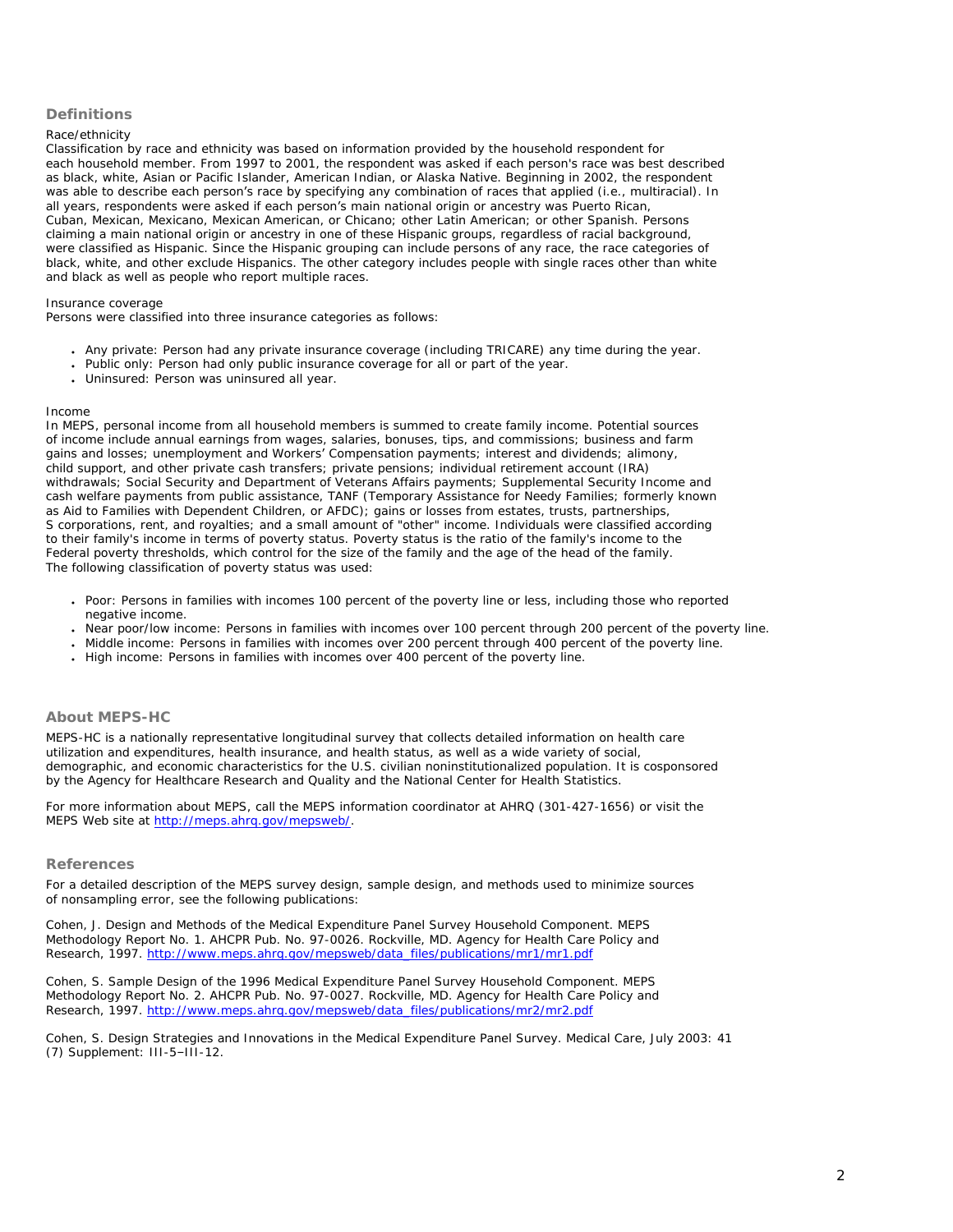## **Suggested Citation**

Abdus, S. and Selden, T. *Use of Ambulatory Care among Children, 1999 and 2009*. Statistical Brief #384. September 2012. Agency for Healthcare Research and Quality, Rockville, MD. [http://www.meps.ahrq.gov/mepsweb/](http://www.meps.ahrq.gov/mepsweb/data_files/publications/st384/stat384.pdf) [data\\_files/publications/st384/stat384.pdf.](http://www.meps.ahrq.gov/mepsweb/data_files/publications/st384/stat384.pdf)

\* \* \*

AHRQ welcomes questions and comments from readers of this publication who are interested in obtaining more information about access, cost, use, financing, and quality of health care in the United States. We also invite you to tell us how you are using this Statistical Brief and other MEPS data and tools and to share suggestions on how MEPS products might be enhanced to further meet your needs. Please e-mail us at [MEPSProjectDirector@ahrq.hhs.gov](mailto:MEPSProjectDirector@ahrq.hhs.gov) or send a letter to the address below:

Steven B. Cohen, PhD, Director Center for Financing, Access, and Cost Trends Agency for Healthcare Research and Quality 540 Gaither Road Rockville, MD 20850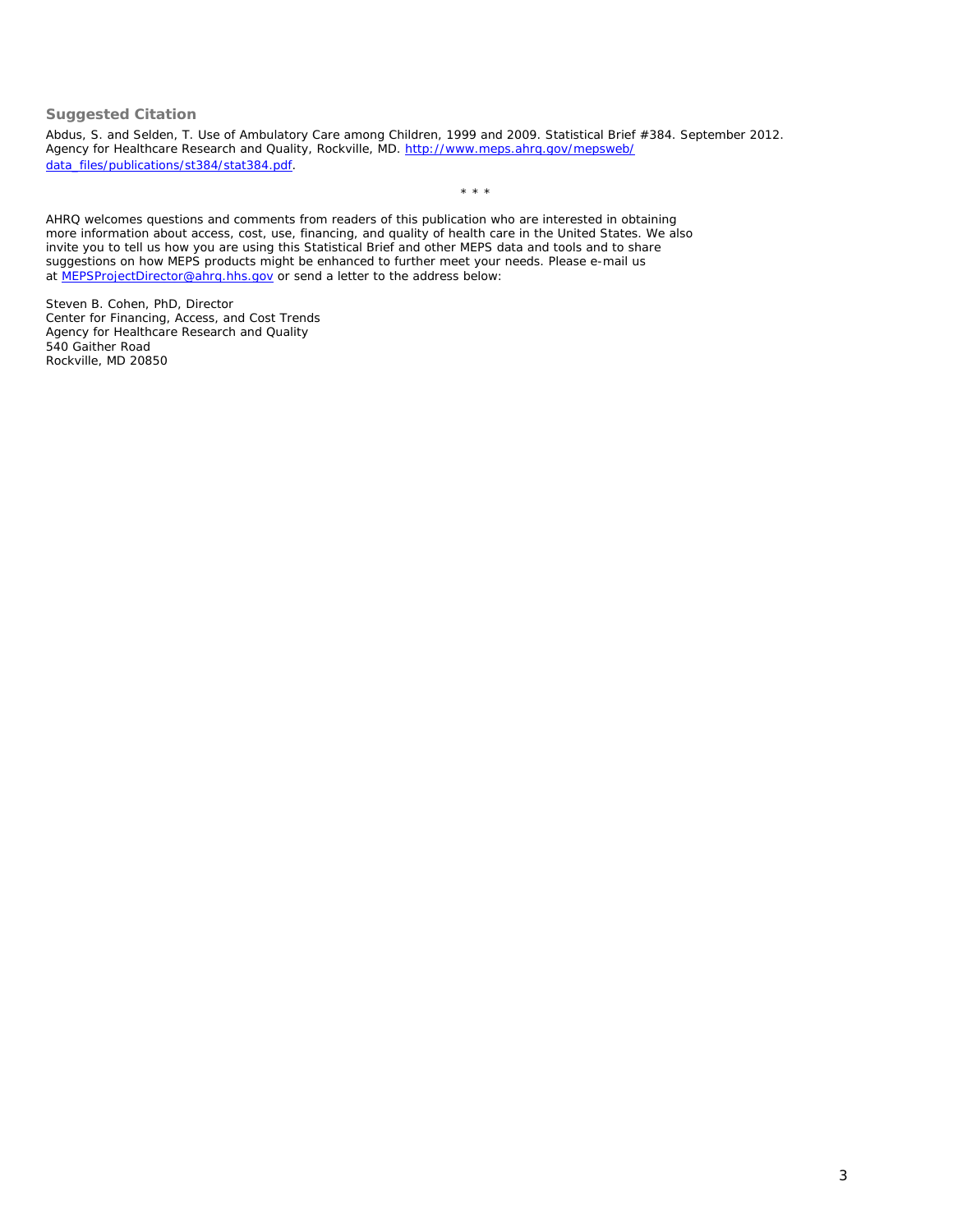